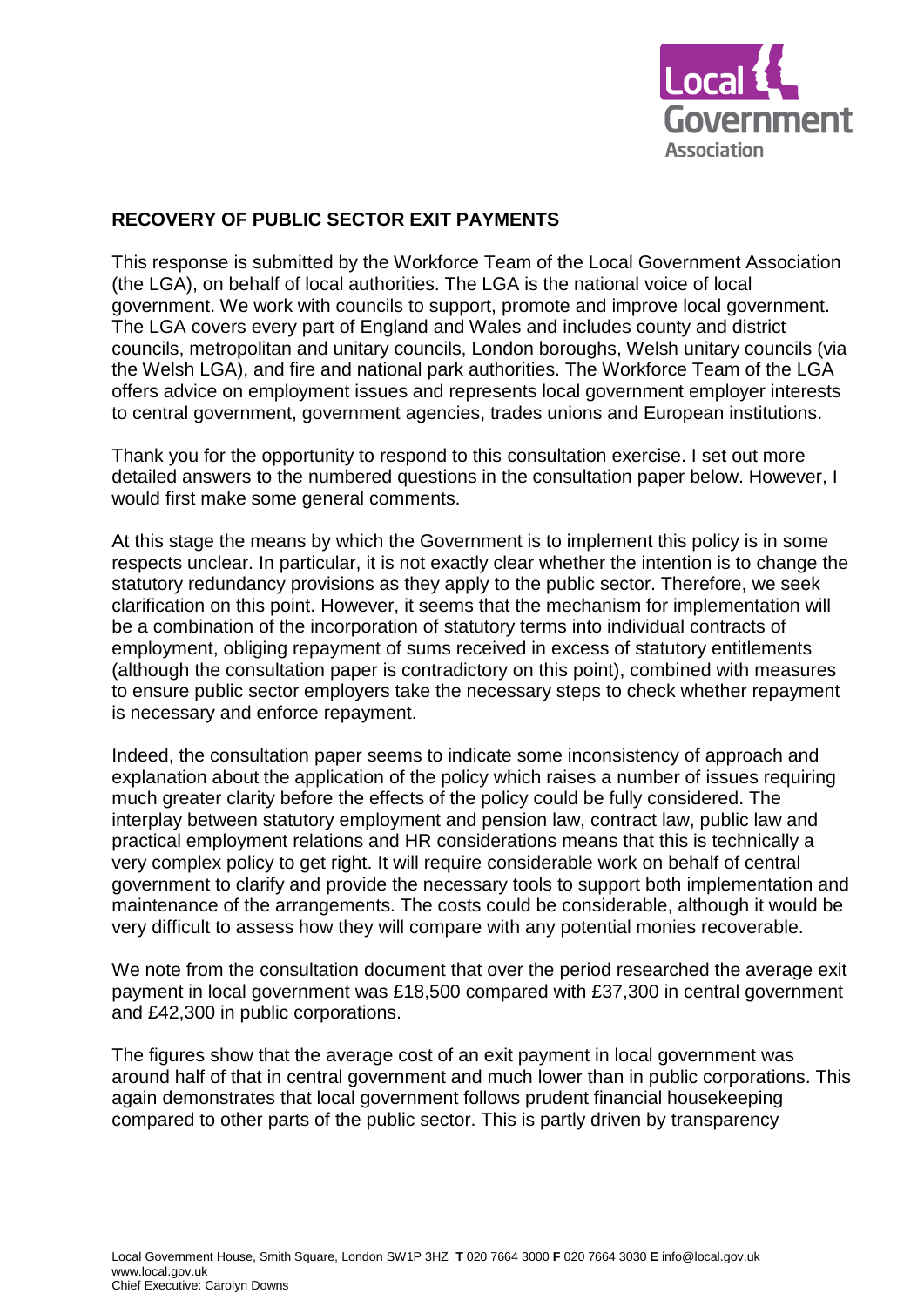requirements, but also reflects the fact that average pay in local government along with redundancy benefits are lower than in many other parts of the public sector.

This immediately raises the question as to whether the policy aim is more highly influenced by a knowledge of exit arrangements in central government. It also raises the question as to whether it should target high earners or those receiving high exit payments, as they are not necessarily the same cohort.

## **Q1. Are there additional exit payment arrangements in the public sector not captured in this section which the Government should be aware of? If so please provide information and examples?**

The question asks whether there are any additional exit payments that have not been captured. In response we would point out that the paper refers to one that no longer exists. In the part of section 2.3 of the consultation paper dealing with local government it states that there is a facility in the Local Government Pension Scheme (LGPS) to award added membership. However, this facility was removed from the LGPS for terminations occurring after 31 March 2014.

The paper refers to compensation arrangements for teachers last being changed in 1997. We would point out that in relation to compensation payments the arrangements were revised further in 2006 following the implementation of age discrimination legislation, and further changes were made in 2010 by The Teachers Pensions Regulations 2010 [SI 2010/990]. The arrangements for lump sum compensation payments for teachers in addition to any statutory redundancy payments are therefore made on a discretionary basis, similarly to local government, and, although quite likely, would not necessarily be based on all of a teacher's continuous service.

## **Q.2 What other recovery provisions are you aware of in the public sector that the Government should be aware of?**

Under the provisions of the Employment Rights Act 1996 (ERA), an employee who unreasonably refuses an offer of suitable alternative employment made before the employee is dismissed, which would have commenced within 4 weeks, may forfeit their entitlement to statutory redundancy pay. The reason for the dismissal will still be redundancy, but the ERA allows the employer to withhold the statutory redundancy payment and, depending on the wording of the council's policy, any excess contractual redundancy pay may also be withheld, where the employee has either refused a suitable alternative role or terminated their contract during the trial period without good cause.

In addition, the consultation paper appears to make no reference to the effects of the Redundancy Payments (Continuity of Employment in Local Government, etc.)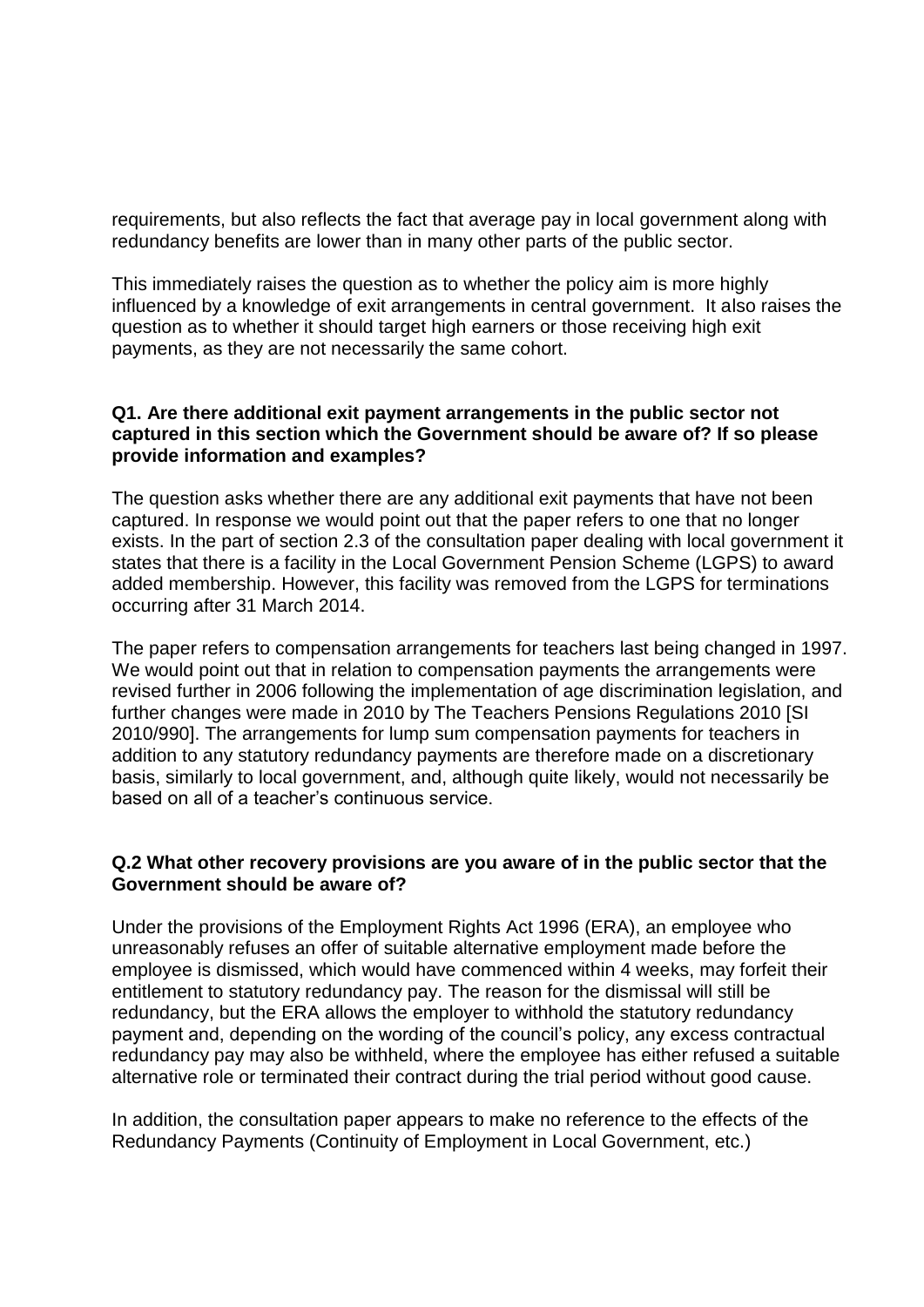(Modification Order) 1999. This amends the standard statutory redundancy provisions within the Employment Rights Act 1996, with the effect that employees employed by bodies specified in the Order under notice of redundancy who are offered and accept employment with another body specified in the Order are not entitled to the statutory redundancy payment if the offer is made before the termination of employment and the person takes it up within 4 weeks of the end of the old employment. Similar arrangements apply in the National Health Service, which has its own Modification Order.

Under the LGPS Regulations (operative from 1 April 2014) the LGPS administering authority can, depending on the level of earnings from re-employment with an employer that offers membership of the LGPS, exercise a discretion to abate the amount of pension accrued up to 31 March 2014. Each LGPS administering authority should have a policy on whether or not it will apply the abatement provisions.

## **Q.3 Are you able to provide additional information in relation to instances of rehiring shortly after redundancy that would be relevant to this consultation?**

The LGA does not gather such data, however, we would refer to the Audit Commission report *By Mutual Agreement* which looked at the instances of chief executives leaving local authorities and returning to senior posts within local government. Over a 33 month period, of the 37 chief executives that left only 6 returned. We have no evidence to contradict that finding or to indicate that the instances of return for other senior posts will be any different in scale, although during this consultation some authorities have informed us that they were aware of some employees they had made redundant returning to the public sector in lower paid jobs. It would however, appear to be natural for ex-employees of any level of pay, with particular knowledge and skills relevant to local government, to seek re-employment within that sector, and it would make good business sense for local authorities who are recruiting to consider individuals with relevant experience and readymade skill sets. This proposal would make it less likely that a skilled worker would seek re-employment (at least within any timeframe to which 'clawback' applied) within the same sector. If this reduced the number of suitable candidates who may apply, then it would not be in the interests of the sector.

#### **Q.4 What additional information or data is relevant to the Government's assessment of existing exit payment arrangements as set out above? Do you agree with this assessment?**

The LGA does not collect national data on the incidence and level of exit payments. However, there must be a case for some distinction to be made between payments based on an authority's standardised approach following its expressly stated discretionary policies, and those payments which arise from a settlement agreement designed to settle any potential legal claims the employee might have against the authority. The latter would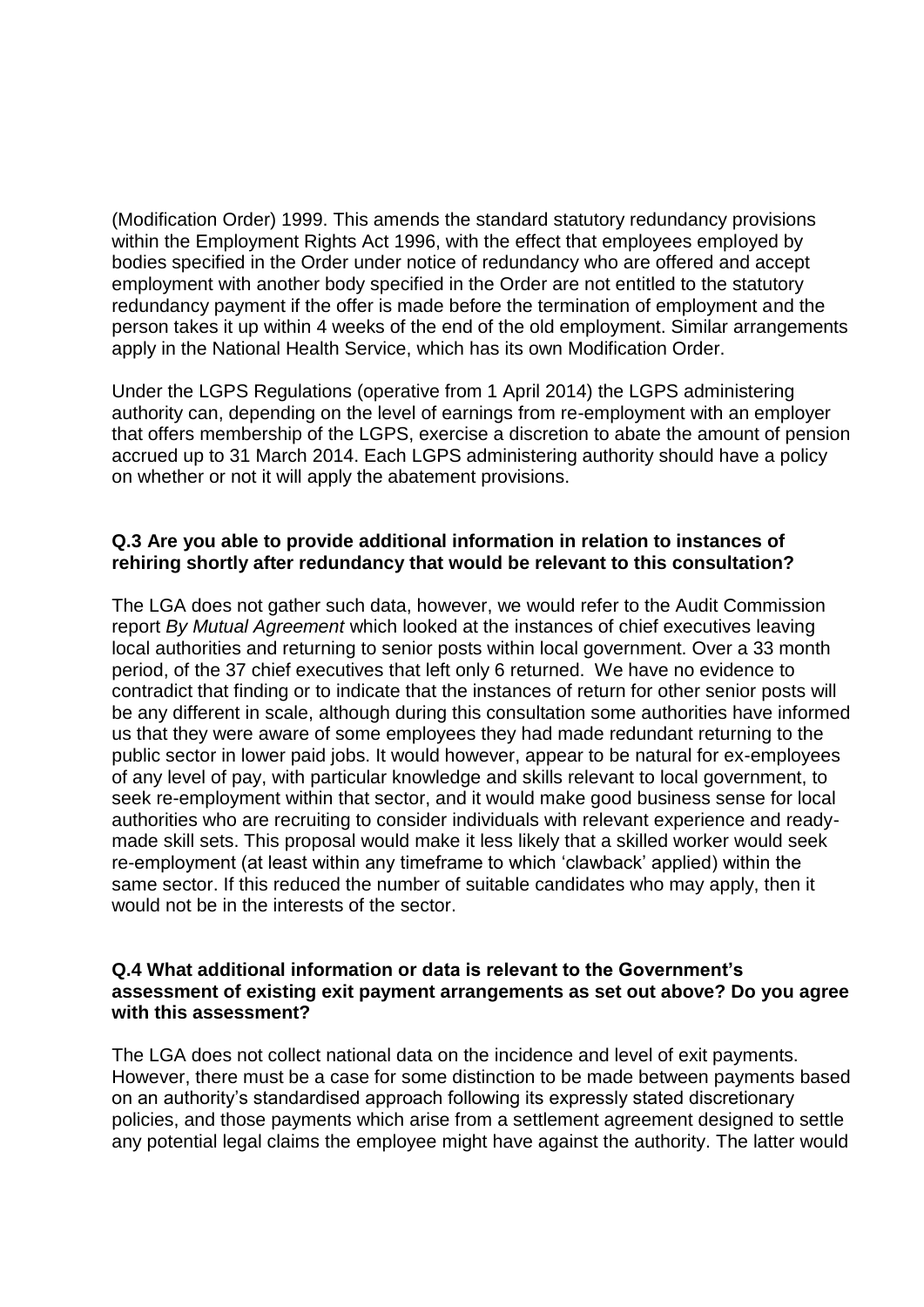clearly be based on individual facts and be based on compensation not only for loss of office but also to prevent potentially costly and time consuming litigation. We would envisage that in cases where individual settlements are being negotiated, the Government's proposed repayment policy will create an upward pressure on sums to settle conflicts, as employees will be aware that if they find work in the same sector within a defined timeframe, they will have to pay some of the money back. The current proposals from the Office for Tax Simplification to amend the taxation on severance payments could produce further upward pressure on settlement agreements.

Before implementing this policy, careful consideration would have to be given to the mechanisms required to ensure that payments made in settlement agreements relating to potential employment tribunal or other court cases could be legitimately recovered, or whether they should. As well as potentially increasing the cost of settlements, the proposal could make it far less attractive for an employee to settle, as presumably any award made by an employment tribunal could not be subject to similar recovery.

## **Q.5 Do you agree that the Government should introduce nationally determined rules on the recovery of exit payments where higher earning employees re-enter the public sector?**

If payments are designed to be compensatory and related to the potential period an employee might find themselves out of work then, in the context of safeguarding the appropriate use of public money, it seems reasonable to consider some form of recovery provision. As an alternative, staged compensation payments could be considered. In either case, we believe it is a difficult issue to legislate on and recovery will create its own practical problems and administrative burdens.

We see more difficulty in attempting to recover payments made with reference to potential or actual statutory claims made for example under the Employment Rights Act 1996 or the Equality Act 2010 in the form of settlement agreements, the purpose of which is to settle the claim. Although these may not be regarded as statutory payments in the same sense as statutory redundancy payments or obligatory clauses in statutory occupational pension scheme rules, they retain a statutory footing on the basis that they arise from an individual's statutory rights and their ability to enforce them via litigation. If such payments were paid back to the ex-employer the employee may then be out of time to litigate the claim against that employer, meaning the policy could be viewed by some as legitimising unfairness and unlawful discrimination. As stated at Q4 clarity is required as to whether payments made in settlement agreements in settlement of potential employment tribunal or other court cases can be legitimately recovered without having an impact on the nature of the legally binding agreement. Also, the recovery of compensation could for some be a perverse incentive to remain out of work for longer or to change career (with the loss of skills to the "sub-sector") and it seems wrong that proposals, which are intended to be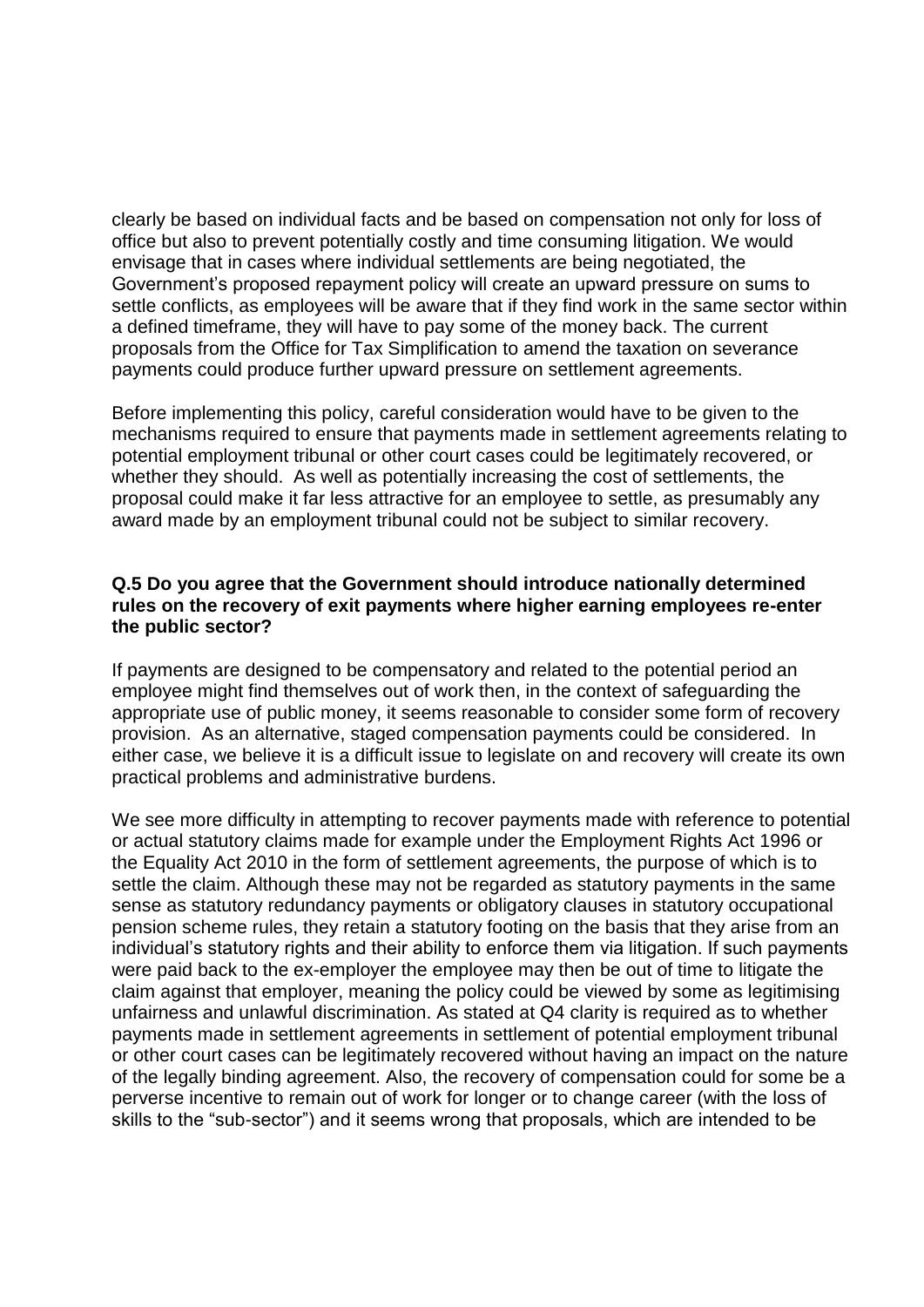based on ethics and values, may in practice be based on how hard the affected individual seeks work and what their future career choices are.

# **Q.6 What alternative proposals would better achieve the Government's aims? Please provide evidence, examples and/or data to support your response.**

It is difficult to answer this question at this stage, as it is unclear as to how exactly the proposals in the policy will actually be implemented. The paper refers variously to a combination of incorporation of statutory terms into individual contracts of employment thereby obliging repayment, combined with measures to ensure public sector employers take the necessary steps to enforce repayment.

It is unclear whether the policy is simply about value for money or also about transparency. In respect of this, the requirement for high exit payments in local government to be signed off by full council already assures transparency, having an impact on payments ensuring they make financial sense taking into account numerous factors relating to fairness, litigation, efficiency and value for money within the context of the labour market. Perhaps as an alternative the Government could identify the extent to which some transparency and accountability is (or could be) reflected more widely in the rest of the public sector and give those arrangements time to work and only look at complex proposals such as are put forward now if the transparency arrangements fail to have an impact.

# **Q.7 Under the Government's proposals, do you agree with the proposed approach to defining the subsectors across which exit payments would be recoverable? If not what alternatives would you suggest and why?**

The methodology the Government implements must be 100% clear. It must be easy for employers, employees, employment tribunals and courts to understand, otherwise this proposal will result in administrative costs and in some cases litigation in which costs could go way beyond the amount to be recovered.

If to be pursued, there must be a clear, agreed and regularly updated list of relevant bodies to which employers, employees, courts and tribunals can refer. Clarity will reduce disagreements and litigation and where litigation ensues will assist the courts and tribunals in making fair decisions.

The consultation paper refers to the inclusion of local government companies within the local government sector. This generic phrase raises questions of definition. From our experience of advising local authority employers on the bodies which are specified in the Redundancy Payments (Continuity of Employment in Local Government, etc.) (Modification) Order 1999 (referred to in answer to Question 2) we would strongly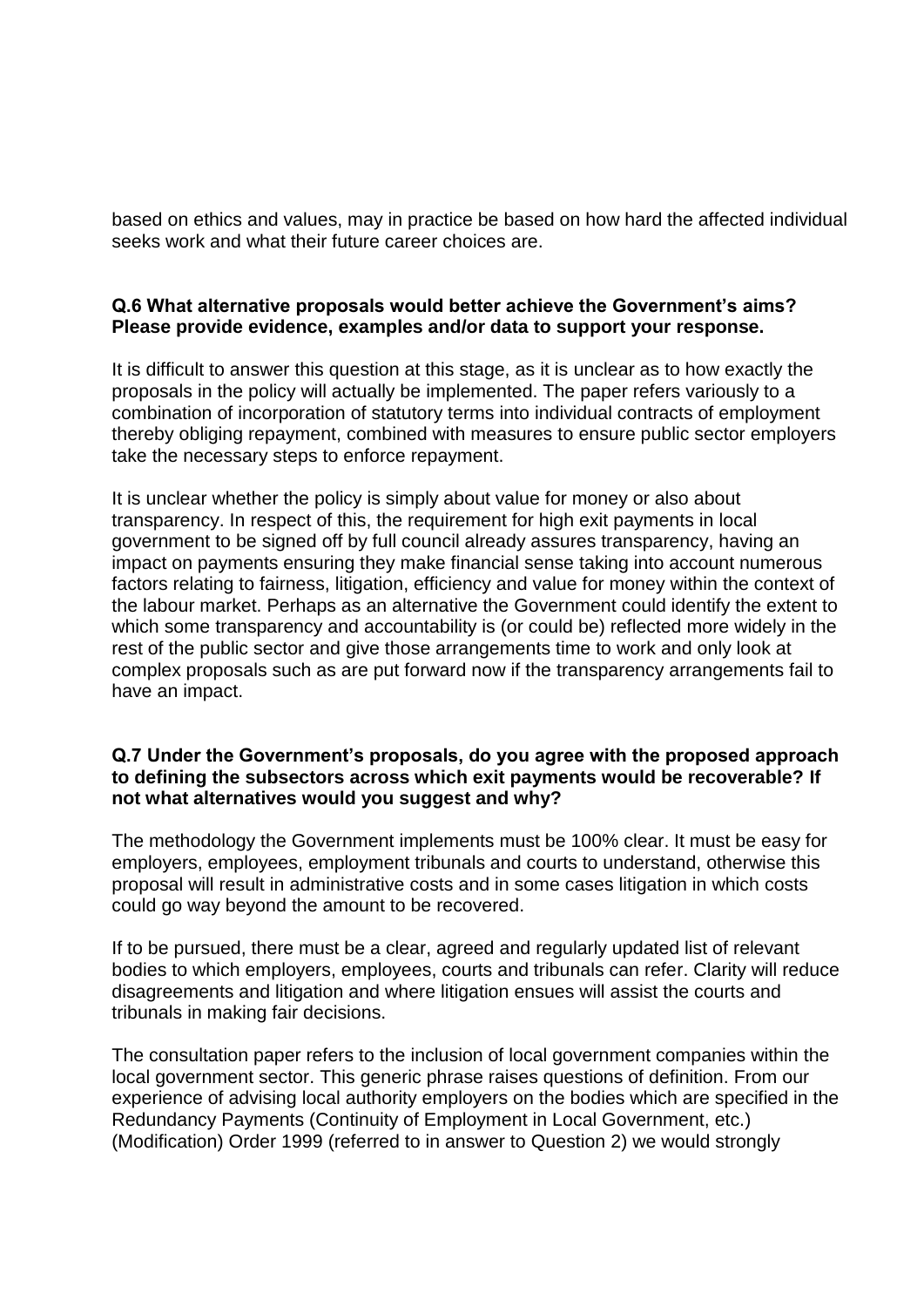recommend that the government- supplied list of appropriate sector bodies should list every individual legal entity and not rely on any form of generic description of types of bodies, i.e. all individual councils and local government companies should be listed and if there is to be a separate education sector list, all individual schools/federations covered by the policy should be listed. This aspect of the policy also begs the question as to whether all of the bodies currently covered by the provisions of the Redundancy Payments (Continuity of Employment in Local Government, etc.) (Modification) Order 1999 would be named in the new local government sector recovery of overpayment list.

The lists must be easily and clearly accessible to everyone on a relevant website. We do not feel that the ONS website would be appropriate and it should be on a specified Government website or the websites of all interested government departments.

In terms of subsectors, there must be great clarity in respect of education bodies and their relationship, if any, with local government. Also, the closer working between local government and public health bodies may need further thought. It appears under the proposal that where an employee is transferred from one sector to another, in the event that they were made redundant or negotiated an exit payment, they would be able to return to the previous sector without any financial penalty.

As the bodies on the relevant lists will vary from time to time the legislative measures made in order to bring this policy into force would also need a clear stance on the relevant time for the decision as to whether repayment of compensation is appropriate, i.e. should this be if the new employer is on the list:

- a) on the date the original job ceases
- b) on the date the employee is offered the new job
- c) on the date the employee commences the new job.

If there is to be a statutory obligation on ex-employers, new employers or employees it needs to be clear and it would be preferable if a dismissing employer were able to provide the departing employee with their precise obligations including the detailed list of bodies for which the employee would be obliged to report if they had gained qualifying employment and, if appropriate, where they could find the updated list.

There seems little logic in separating the civil service into numerous sub-sectors, some of which would then be very small.

## **Q.8 Do you agree that similar limits should apply to employee benefits from early retirement on unreduced pension (where this option is available) on the basis outlined above?**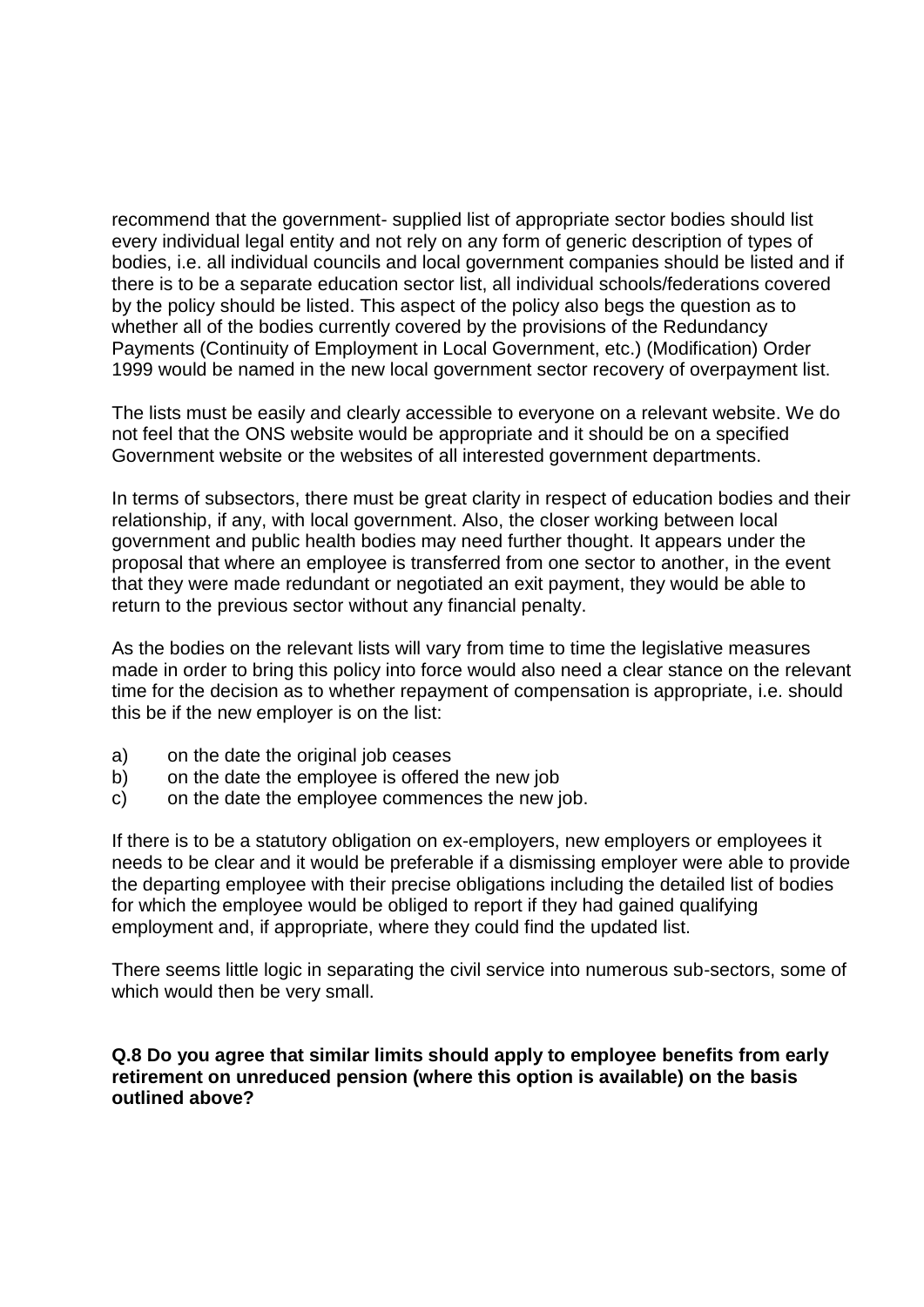In principle money paid by virtue of a decision by an employer in order to sever an employment contract comes from the same source (i.e. the employer) and so has the same impact on the employer and its provision of services and accountability to the public.

However, the fundamental difference with such pension arrangements is that the cash payment does not go to the individual employee but to the pension fund/account in order to facilitate payment of the particular element of the pension, e.g. added pension, nonactuarially reduced pension. This could result in difficulties in reclaiming the payment which could take a number of years.

**Q.9 Do you agree that the payments listed above should be in scope for the purposes of recovery on re-employment within the public sector under the terms set out in this consultation? Are there further payments that the Government should include? Do you believe certain payment types should be excluded? Please provide a rationale and examples.**

# **Qualifying Payments**

The legislation and guidance will have to be very clear about what are qualifying payments. Generic terms which can be interpreted differently by different people, will cause confusion and potentially lead to disputes. We have already pointed out that settlement agreements which the consultation document has previously classified as a special severance payment are quite different to a number of the other payments.

Also, guidance on qualifying payments will have to clearly set out the distinction between statutory entitlements established by legislation, e.g. statutory redundancy pay, and additional discretionary compensation decided by the employer, e.g. basing redundancy pay on actual salary, additional compensatory lump sums, etc.

Likewise, there will presumably be a need to make a distinction between payment in lieu of untaken leave under the statutory provisions of the Working Time Regulations 1998 and discretionary or contractual payment in lieu of contractual annual leave entitlement, etc.

Any emphasis should be on avoiding circumventing the policy rather than undermining established statutory rights.

## **Pensions**

The Government will need to consider whether the following three matters should be caught by the policy.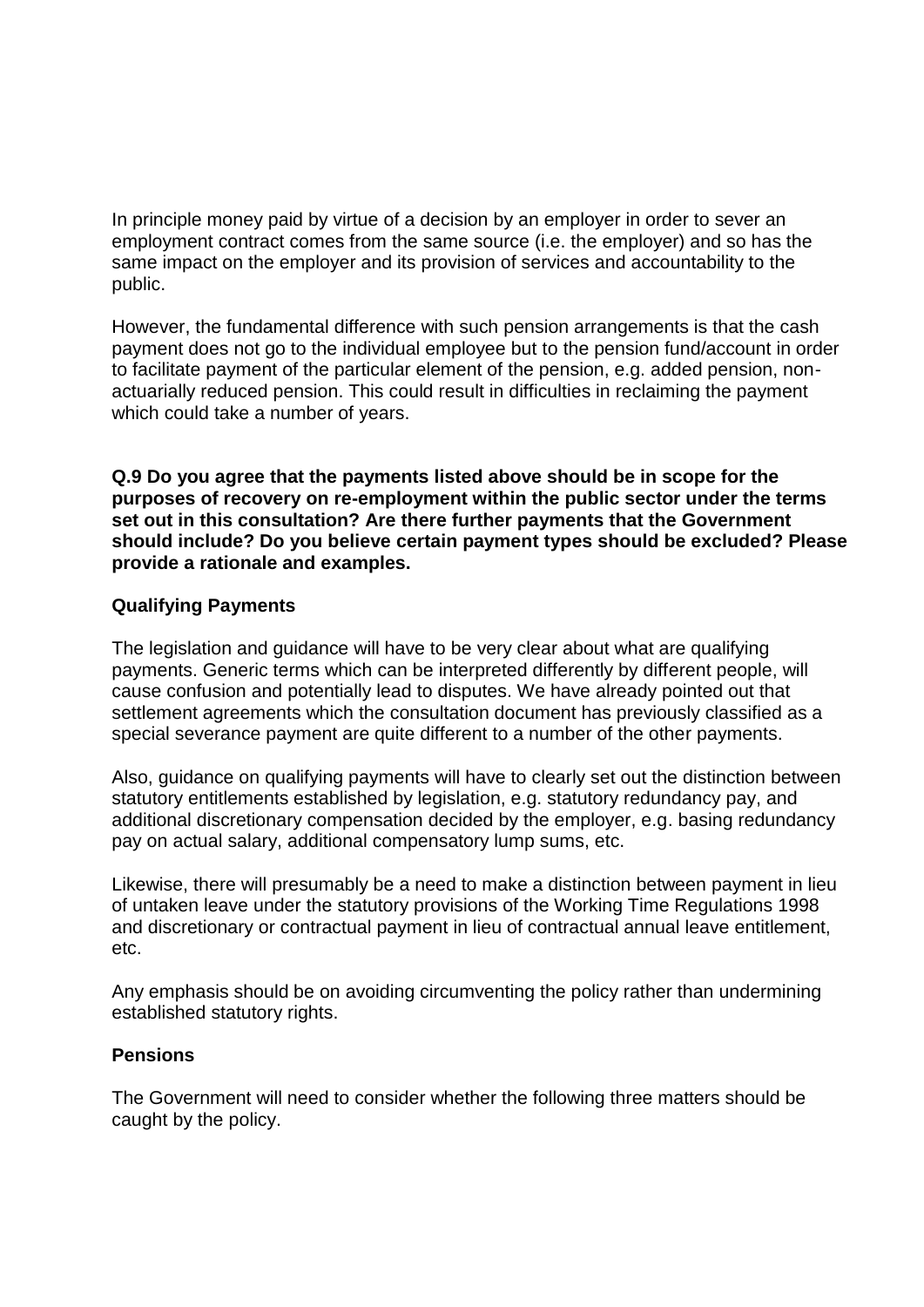Firstly, under regulation 31 of the LGPS Regulations 2013 an employer may grant additional pension of up to £6,500 p.a. to:

a) an active scheme member, or

b) a member who was an active member and who was dismissed by reason of redundancy or business efficiency, or whose employment was terminated by mutual consent on the grounds of business efficiency, provided the resolution to grant additional pension is made within 6 months of the date the member's employment ended.

Also, under regulation 16 of the LGPS Regulations 2013, an employer may jointly, with an active scheme member, fund additional pension for the member. The maximum additional pension that can be jointly purchased is £6,500 p.a. (so, at the extreme, the member could pay for £1 and the employer £6,499).

This facility in the LGPS means that rather than grant a termination payment of up to 104 weeks' pay (which would be caught by the clawback rules), employers could grant additional pension which would not appear to be caught by the clawback rules.

The second matter that will need consideration is what is known in the LGPS as the '85 year rule'. Under the LGPS a member can voluntarily retire at any time from age 55 but will normally suffer an actuarial reduction for retiring before Normal Pension Age. However, if the member was in the Scheme before 1 October 2006 there is a lesser reduction if the member's combined age and service (both in whole years) is 85 or more and the member

a) starts drawing benefits on or after age 60, or

b) starts drawing benefits on or after age 55 and before age 60 and the employer agrees that the 85 year rule should be 'switched on'.

If the employer switches the 85 year rule on in a case covered by (b) there will be a strain on fund cost which has to be met by the employer. The employer could agree to switch on the 85 year rule as part of a termination deal for leavers under age 60 (other than in the case of redundancy or business efficiency retirements as, in those cases, there is no actuarial reduction). Does the Government intend that the cost of switching on the 85 year rule should fall within the clawback provisions where switching on the 85 year rule is part of the termination agreement?

The third matter relates to the waiving of an actuarial reduction. Although the consultation paper refers to "discretionary payments made to buy out actuarial reductions" employers in the LGPS can agree to waive actuarial reductions in whole or in part. If they do so, there is a strain on fund cost which has to be met by the employer. The decision to waive the reduction in whole or in part is discretionary but the payment made to the pension fund is not a "discretionary payment" – that payment is compulsory. Is the intention that such a waiver would be caught by the clawback provisions if the waiver was part of the termination agreement?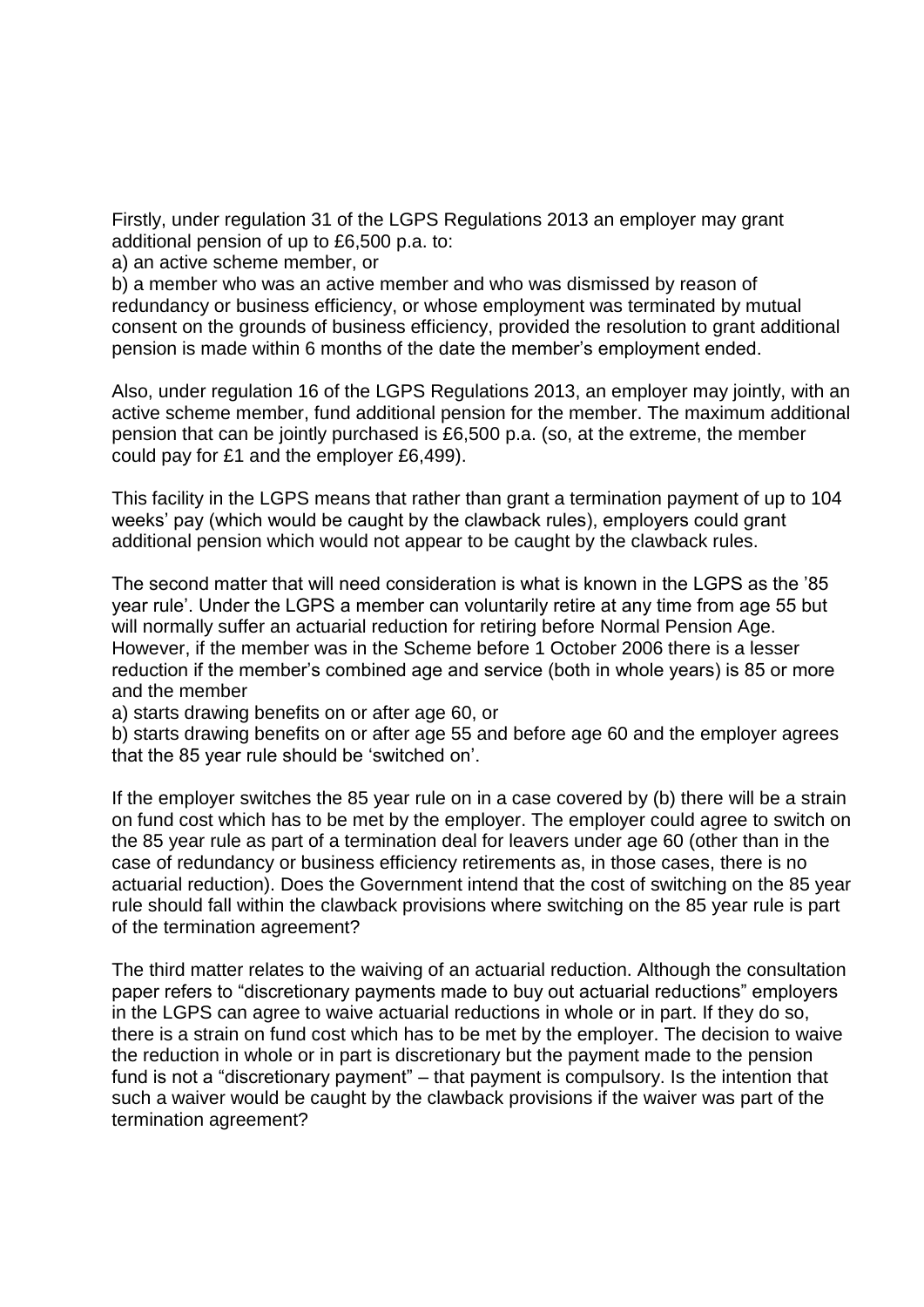## **Prioritisation of payments to be reclaimed**

Even when the Government establishes clearly what are and what are not the qualifying payments which may be legitimately recovered the policy would need to establish a priority order so that an employer knows whether it is to take back easily cashable sums first or pension-related payments, which may have to be reclaimed over many years.

## **Q.10 Do you agree with the proposed terms for the recovery of exit payments on reemployment? What alternative approaches would you suggest and why?**

# **Potential breach of existing employment legislation**

The proposal that employees in the public sector who were made redundant and then found work within 28 days elsewhere within the defined sector would have to repay the whole of any severance payment could breach the existing rights to statutory redundancy pay set out in the Employment Rights Act 1996 applying generally to all employees. The Employment Rights Act establishes that an employee is not entitled to statutory redundancy pay only if the employee at the time of dismissal has a guaranteed job with the employer to commence within 28 days. This does not apply if an employee is made redundant and then at some point afterwards they are re-employed by the employer.

In local government the effect of this is modified by the provisions of the Redundancy Payments (Continuity of Employment in Local government, etc) (Modification) Order 1999 which means that if an employee is dismissed by a body covered by the provisions of the Order and, before the dismissal, received an offer of new employment with another body on the Order to commence within 28 days, they are not entitled to a statutory redundancy payment. However, if after they are made redundant they find employment with the original employer or another body on the Order then they retain entitlement to their statutory redundancy pay although lose their continuous service in relation to any subsequent statutory redundancy payments.

## **Difficulties in relation to reclaiming pension-related payments**

Where an employer pays a strain on fund cost in order to release a pension without actuarial reduction (or with a reduced actuarial reduction) the payment will be made to the fund and the pension will become payable. The Government states that it does not wish to implement abatement provisions where they do not exist already. This leaves the situation whereby the payment has not gone directly to the employee and could raise practical difficulties in reclaiming it. The Government suggests that employers would be able to offer repayment over a period of time. This could mean an ongoing relationship with ex-employees over a number of years when the reason for the termination was to achieve a smooth, clean break.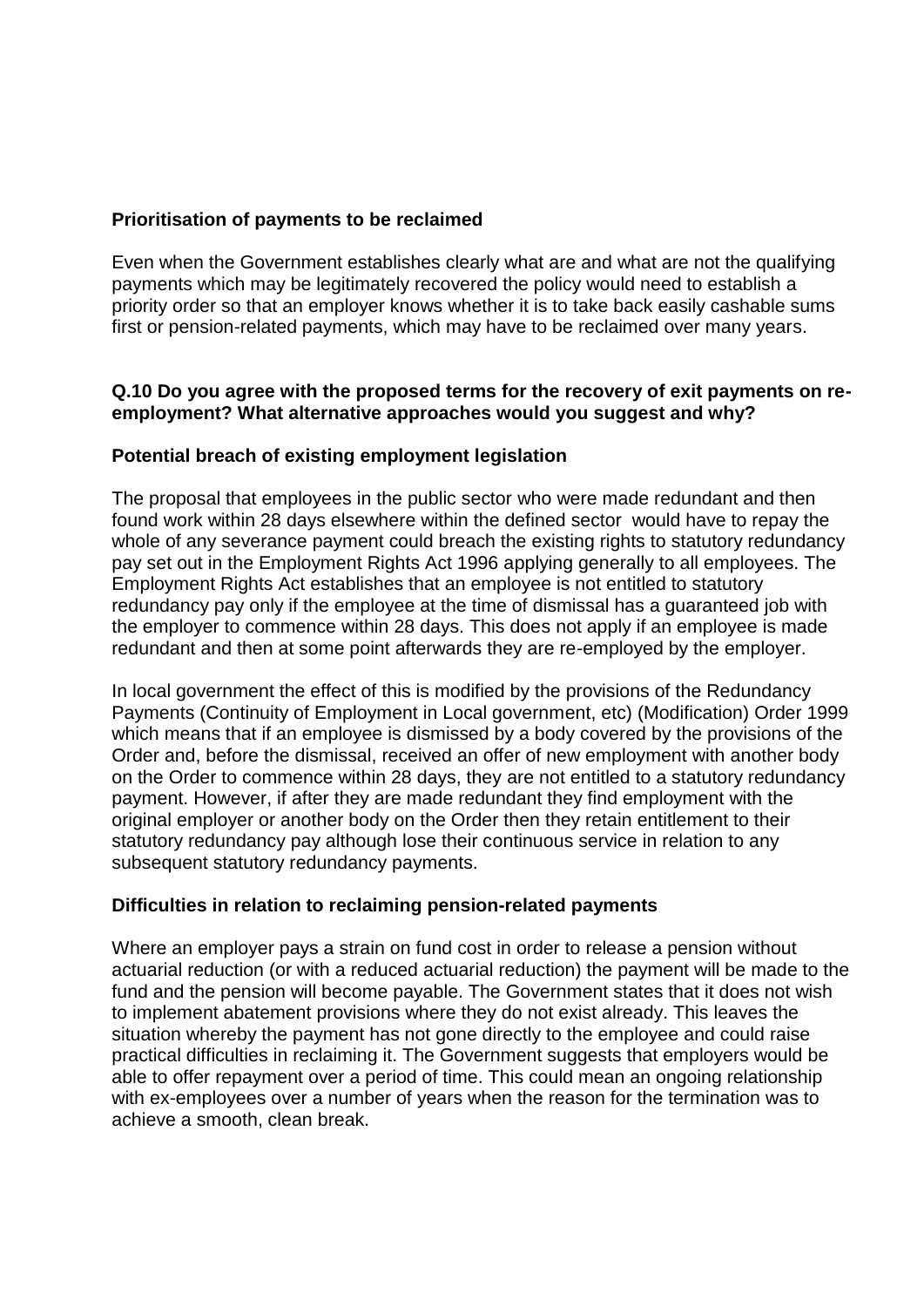# **Q.11 Do you agree with the proposed measures for compliance and enforcement of recovery of exit payments?**

The example is not a good one to illustrate the policy as it uses a base salary figure £100,000 which then also seems to be the same figure as the denominator in the adjustment factor.

The example also seems to indicate, taking into account bullet point 2 (4.2 Detailed Terms of Recovery, page 16) (contradicting the general proposition of the paper) that this is not a policy based simply on reclaiming exit payments (or a pro-rata proportion) if exemployees gain new employment within a period of 12 months in the same part of the public sector, but that it also distinguishes to some extent by the amount of the payment. Bullet point 2 suggests that the policy of recovery will only apply if ex-employees gain new relevant re-employment within the notional period of months' pay they received as a severance payment. This must be made much clearer if this is the case. This would be fairer in general and especially for those in local government who receive smaller payments than in central government.

Also, the example fails to indicate the appropriate treatment of the statutory element of the redundancy payment.

In general, there would need to be more examples of different scenarios if this policy were to be understood and implemented, including different salary levels, different ages and pension schemes and different elements of exit payments to include statutory and discretionary or contractual elements. Clarity is also required in relation to the application to full-time workers and part-time workers and the situation where an employee returned to a part-time or a term-time role, etc.

Given the complexities of ensuring adequately that every single relevant legal entity is listed by the official government sector-specific lists it could be that it will be a difficult thing for many employers and employees to fully understand in a non-contentious way. Also, it is, we presume, unlikely that there will be any penalties on employees for nondeclaration of payments to be repaid (other than the potential for a new employer to dismiss them for, presumably, dishonesty), or penalty on employers for non-enforcement of a relevant repayment.

## **Q12. Do you agree with the proposed mechanism for targeting the recovery provisions? If you disagree, what alternatives would better achieve the government's aims as set out in this document?**

Any figures set out in legislation would have to be more precise than those in the table. Would someone earning £84,950 be liable to repay 20% or 40% of the payment?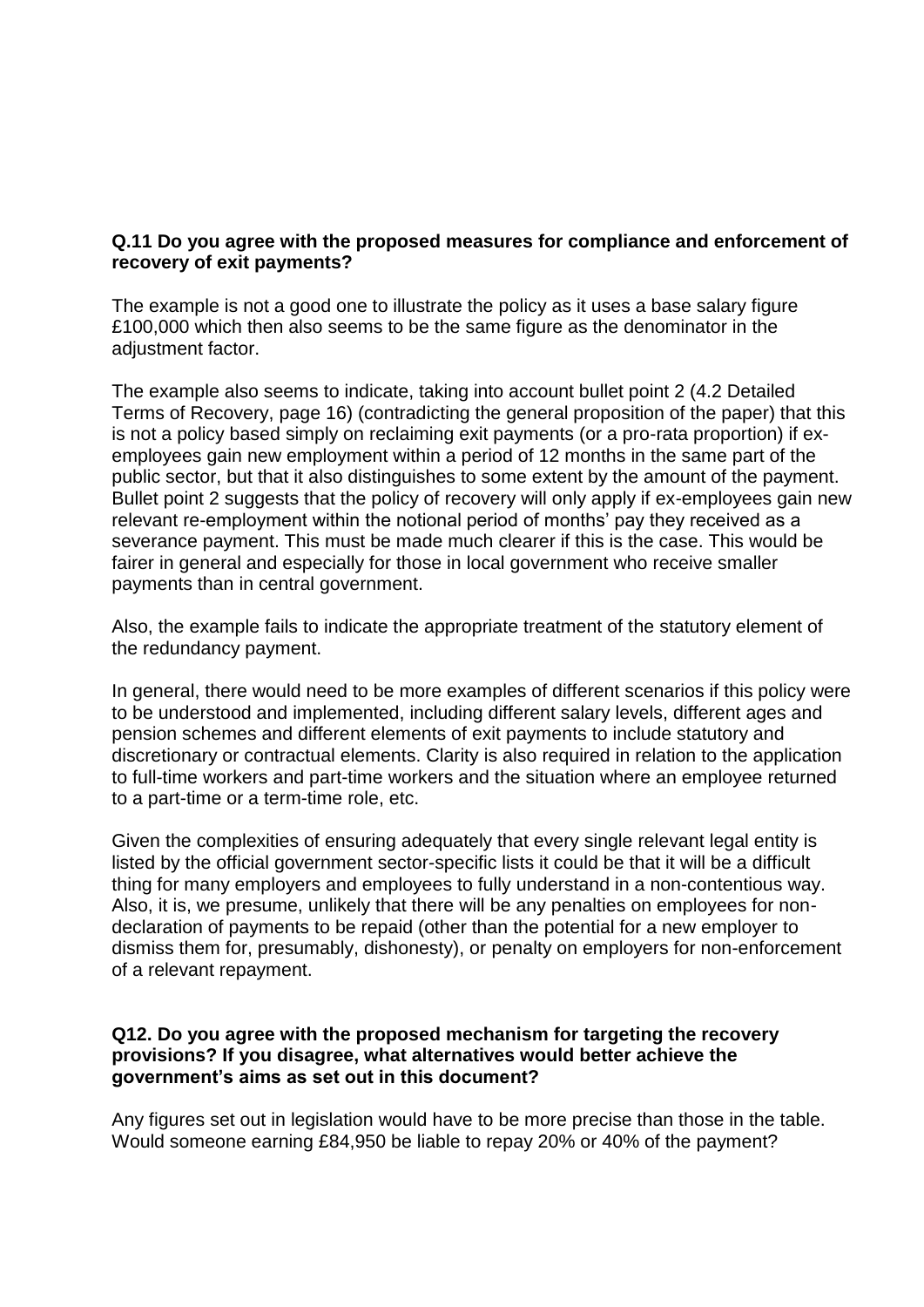Salary levels in the public sector have risen much more slowly than in the private sector in recent years and so any established figures may work for some time but at some point the Government will need to build in some uprating mechanism.

Also, taking into account the merits of the intention of the policy, which is to use public money effectively, it might be worth setting a minimum payment amount that is worthy of recovery.

Taking into account the general proposition of the paper that exit payments would be recovered if an employee gained re-employment within 12 months we had in mind the example of a chief officer earning £83,200 who was made redundant in an authority which had set its discretionary payments policy based on actual salary only and with no compensation lump sum. Assuming the redundancy/compensation payments amounted to ten weeks' pay, this would arrive at an exit payment of £16,000 of which £4640 would be statutory redundancy payment leaving we presume a net potential sum for recovery of 20% of £11,360, i.e. £2,272. If they gained re-employment in relevant employment after 11 months on the same salary level we had assumed that the employer would be obliged to recover one twelfth of the payment and wondered whether the employer would wish to engage in potential costly recovery for a sum of around £189. This would be even less if the new salary was lower.

However, given the bullet point 2 and the example quoted it would seem to indicate that this chief officer would have no obligation to make any repayment if they gained employment after a period of ten weeks. This is a fundamental point which must be clarified.

## **Q.13 Do you agree that the Government has established the correct scope of bodies for the implementation of this policy?**

It seems irrational to exclude nationalised banks from the provisions especially bearing in mind that remuneration packages and compensation payments made to secure departures of senior executives are likely to be larger than in for example local government and that these would therefore be an impediment to the banks returning to profit. This exclusion and the exclusion of the Museums on the basis that they are operating on a commercial basis begs the question if these proposals are bad for business then will they not be bad for the public sector which operates on an increasingly commercial footing within a complex labour market? Also, these exclusions would seem even more inappropriate if the Government is considering extending the impact of the policy onto private sector contractors delivering public sector contracts (as suggested in page 24 of the consultation document).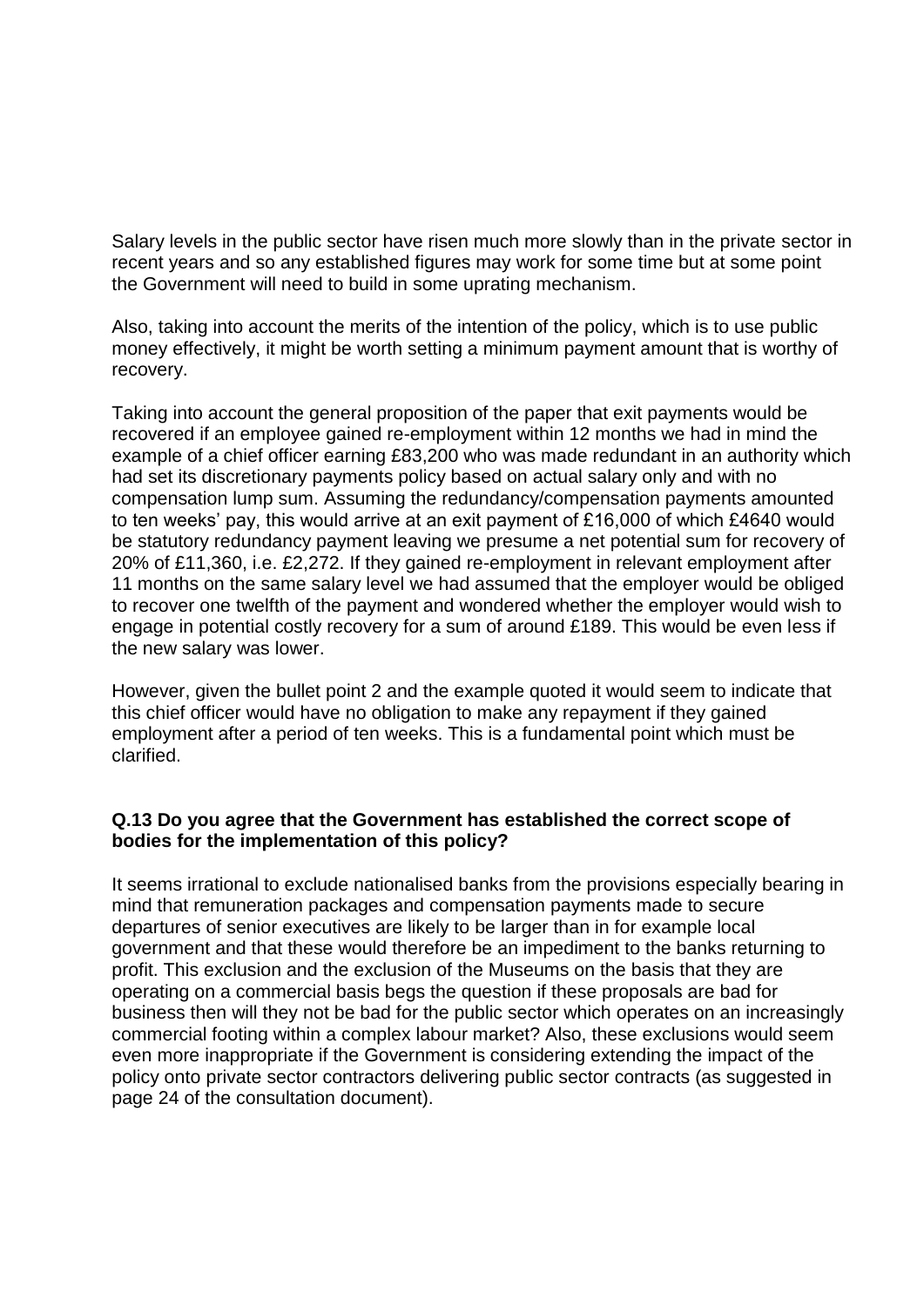We would re-emphasise our comments made in answer to Question 7 in respect of the definition of sectors, the maintenance and publication of the list of bodies to be included and clarity of application in relation to timings of dismissal, offers of re-employment and dates of re-employment.

## **Q14. Do you believe that there is a more appropriate way of delivering the Government's stated aims, either through use of a different definition or a different approach to setting the scope of the policy?**

It is unclear whether the policy is simply about value for money or also about transparency and indeed whether this is a policy about high earners or high exit payments. In respect of the requirement for high exit payments in local government to be signed off by full council, please see our answer to question 6 below.

If the policy is to be pursued, there must be a much clearer and consistent definition of qualifying payments and explanation of the steps an employer must take. Given what might be the correct understanding, that the policy is aimed at recovering over the period which relates to the notional length of normal pay to which the exit payment relates, there may be merit in considering staging the payment of the 'qualifying' components (i.e. nonstatutory elements) of compensation payments over that period, ceasing these at the point the ex-employee gains relevant employment. This would of course extend the relationship with the employee and could create additional tax implications if such payments straddled two tax years.

## **Q15. Do you agree with the proposed terms for the exemption of the recovery of exit payments on re-employment?**

It seems wholly sensible that where severance payments have been made by a local authority, the responsibility for granting exemptions and the ability to set out relevant circumstances to consider in granting exemptions should be the responsibility of the council. However, where severance payments are small or, by virtue of time passed or the lower salary level in a new job, the resulting payments to be recovered are small, it may be appropriate to treat this like many other council functions and allow it to be delegated to a committee or officer.

Presumably the Government would specify clearly from whom exemptions would be sought in the case of the hundreds of other bodies classified within the ONS classification as 'local government'. We assume this would be direct to the Secretary of State.

In relation to maintained schools where a senior member of school staff receives a severance payment it may be paid by the local authority as the legal employer so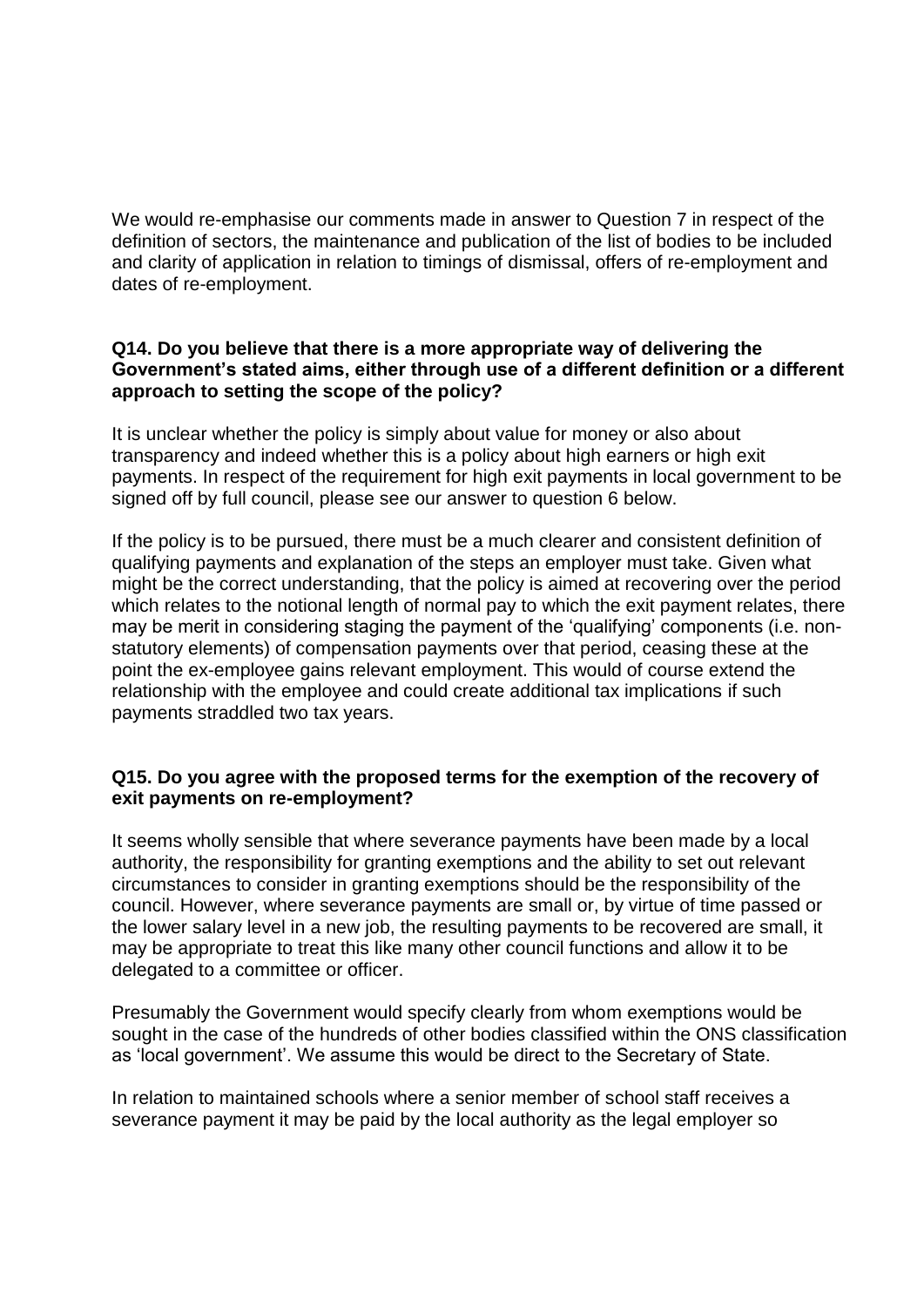presumably any exemption may be sought from the council. Or is it the intention that the school governing body secure any exemption from the Secretary of State for Education?

Recovery of exit payments from employment in community schools where the local authority is the employer raises the strange scenario whereby a local authority may have to reclaim an exit payment made to a member of staff who takes up employment in another school, which is essentially in a different government-classified sector, which seems to be a position which does not apply to any other type of employer. However, they will not be subject to recovery if they gain employment in the same or any other local authority outside the education sector.

The policy of local management of schools and associated legislation remains particularly complex. The relationship to this proposal will need clarifying.

It seems unclear whether the Government would reclaim the payment if an English council employee with an exit payment went to work for a council in Wales or Scotland, or whether the requirement to recover the payment would rest with the council.

## **Q16. Are there other impacts not covered above which you would highlight in relation to the proposals in this consultation document?**

When employment ends at the employer's instigation, whether that be by redundancy or a mutual termination to resolve differences, the relationship can be tested. For this reason it has always been considered preferable that there be a natural end to the relationship and a clean break in legal terms. This policy will extend the relationship for a further year, and in the event that the employer is required to recoup staged payments in relation to pension, possibly for many years.

We would wish to know whether the Government would deal with the various implications in relation to taxation which could present numerous problems for employers and employees over a number of years. For example severance payments exceeding £30,000 are subject to tax (although we are aware of the proposals by the Office for Tax Simplification to amend this). The consultation paper indicates only a sum net of tax would be recovered but would this not become more complex in the event of recovery over two or more tax years? If the policy is implemented there would need to be much clearer guidance on taxation arrangements to assist employers and employees in administering this.

The document hints at the likelihood that the Government may extend the scope of relevant employers to include contractors providing services to public sector bodies. We would wish to see clear proposals on how this was to be legislated for and managed before we could comment further.